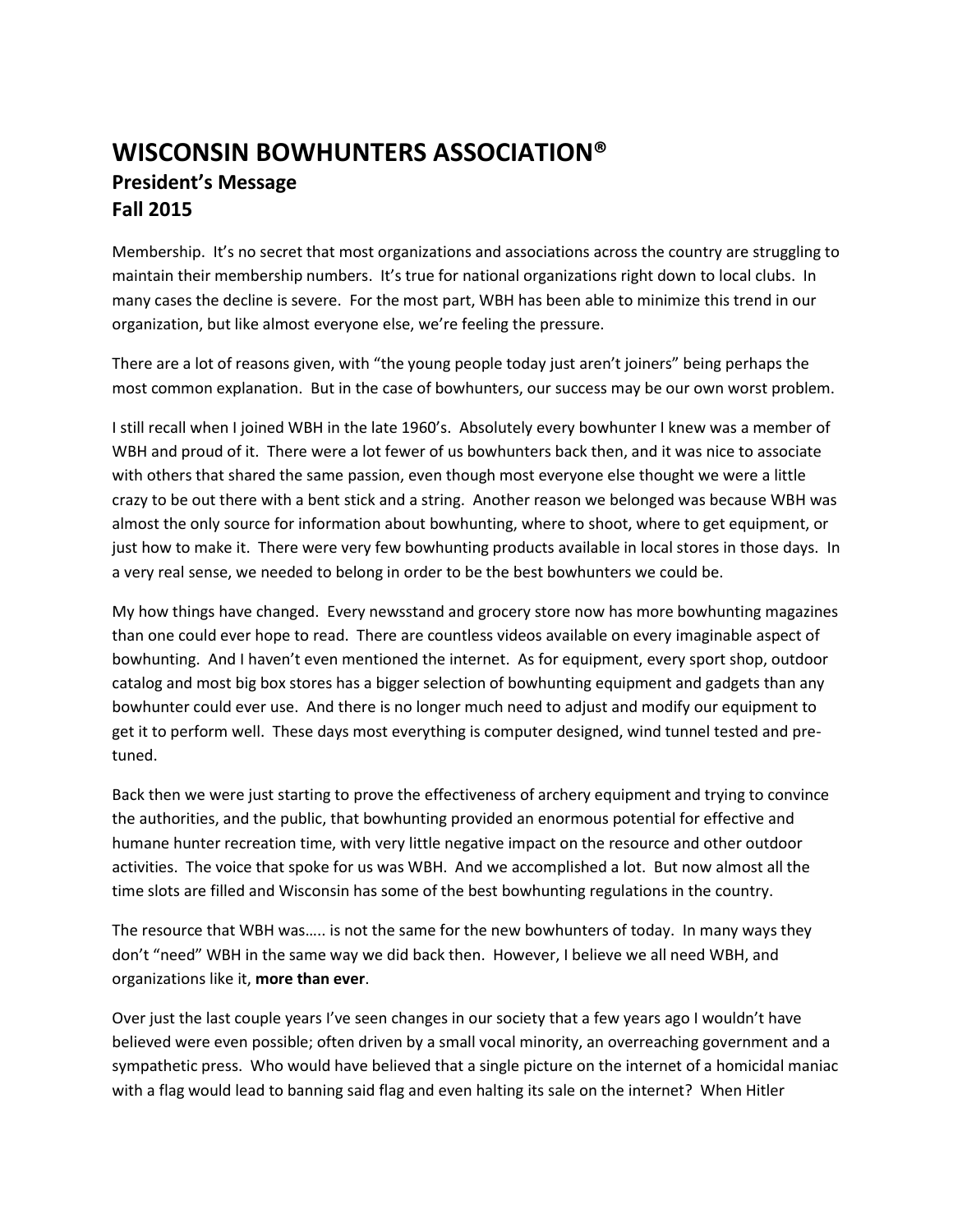banned books our parents said something like that could never happen here. Were they wrong? And just when you think that this political correctness has to gone way too far – it goes further. The point I'm making is that small vocal minorities, who often represent fringe ideologies, are now able to change our culture in ways *they* think is "right", regardless of history, heritage or others opinions. Not long ago groups like PETA and other animal rights groups were scoffed at as radical fringe groups. Now they are waging sophisticated court and legislative battles to "protect animals" especially from bowhunting, which they describe as "especially cruel". As individual hunters we have very little leverage to fight them; however, as organizations like WBH and many others, we have the ability to fight back effectively.

All that being considered, we believe it is critical for WBH to buck the trend and expand our membership. As noted, it won't be an easy task in our "what have you done for me lately" world, but with your continued support and some new campaigns, we plan to make it happen.

A look at our records shows we are actually pretty good at signing up new members. When working our booth at shows it's always surprising to me how many bowhunters haven't even heard of WBH; but it's satisfying to note that once we explain what WBH is all about, many are more than happy to join. The problem is that many new members often let their membership lapse, usually out of neglect, while we are signing up new ones to replace them. Considering this, we will be starting a promotion to encourage new members – and existing members – to sign up for extended year memberships. In this way members won't have to worry about their memberships lapsing for at least the first three years, and instead of finding replacements each year, WBH can spend more of our effort adding to our numbers with additional new members, hopefully also for extended years.

So starting September  $1<sup>st</sup>$ , all new or existing members that sign up or renew with a 3 year, 5 year or Life Membership will receive a free BROWNING WBH engraved knife. See the ad elsewhere in this magazine. Because these memberships simply add on to the end of your existing membership term, you can take advantage of this offer anytime.

Besides the knife, these extended memberships offer considerable savings over joining year to year. You have less hassle keeping track of expiration dates and renewing each year, and with less paperwork, follow-up and mailings, WBH has less expense so we can pass the savings on to you.

We've also developed a full color informational and application brochure that we plan to get out to more bowhunters, and we plan to do a mailing to selected non-member bowhunters across the state. While we are optimistic these measures will boost our numbers, none of it is possible without your ongoing support. Promotions and literature are great, but the best recruiting tool will always be wordof-mouth, and you are our best ambassadors.

OK, enough about membership, it's almost hunt'n season.

Our Annual broadhead shoot falls over Labor Day weekend again this year. This happens occasionally when Labor Day falls late and there's no intervening weekend between then and the opening of deer season. Some folks like the long weekend because they can enjoy the shoot and still have the extra time off. As one of the largest big game broadhead shoots in the country, the WBH broadhead shoot is the